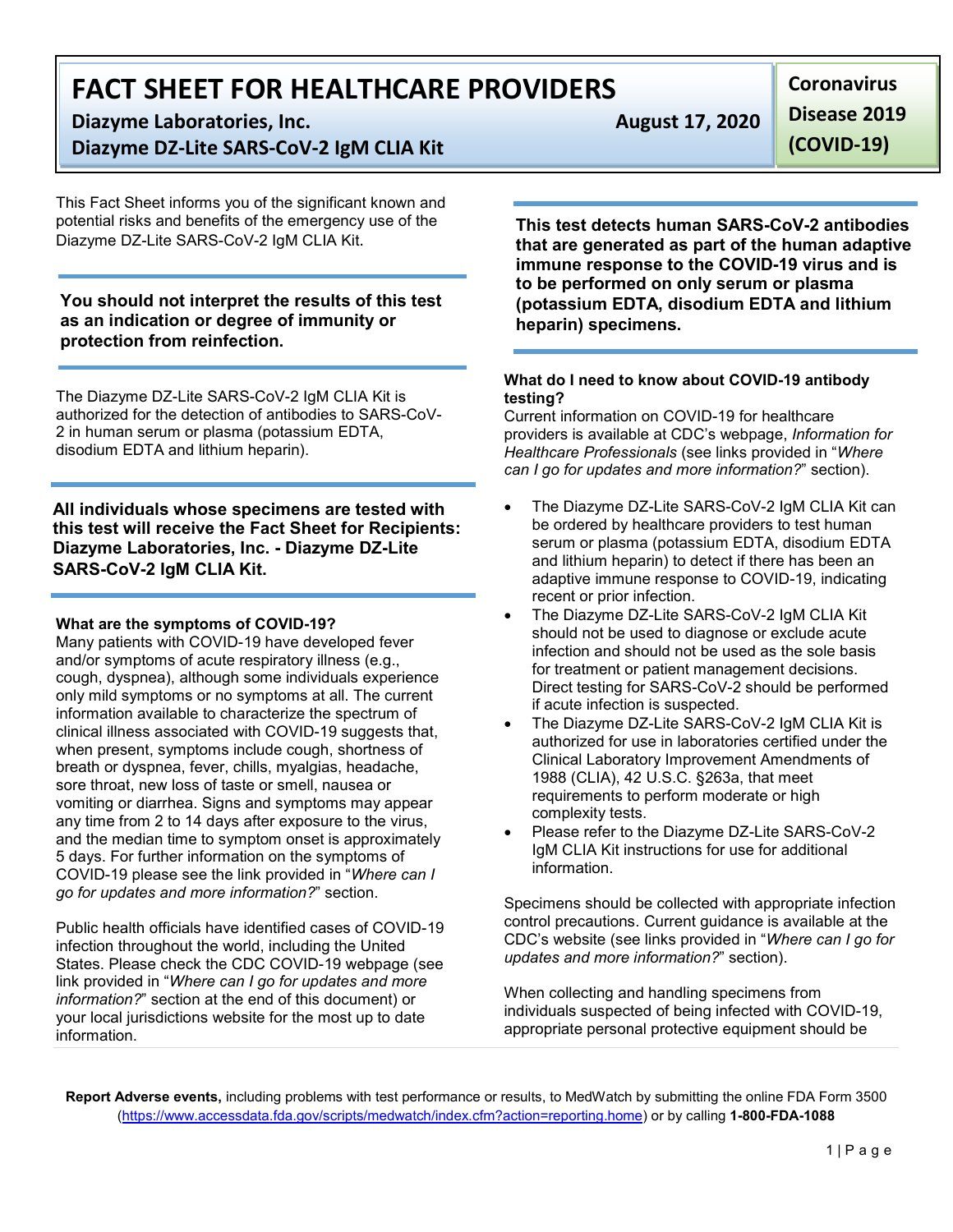# **FACT SHEET FOR HEALTHCARE PROVIDERS**

**Diazyme Laboratories, Inc. August 17, 2020 Diazyme DZ-Lite SARS-CoV-2 IgM CLIA Kit**

used as outlined in the CDC *Interim Laboratory Biosafety Guidelines for Handling and Processing Specimens Associated with Coronavirus Disease 2019 (COVID-19)*. For additional information, refer to CDC *Interim Guidelines for Collecting, Handling, and Testing Clinical Specimens from Persons Under Investigation (PUIs) for Coronavirus Disease 2019 (COVID-19) (*see links provided in "*Where can I go for updates and more information?*" section).

#### **What does it mean if the specimen tests positive for antibodies against the virus that causes COVID-19?**

A positive test result with the SARS-CoV-2 antibody test indicates that antibodies to SARS-CoV-2 were detected, and the individual has potentially been exposed to COVID-19.

Antibodies to SARS-CoV-2 are generally detectable in blood several days after initial infection. Individuals may have detectable virus present for several weeks following seroconversion. If IgG antibodies are present, it often indicates a past infection but does not exclude recently infected patients who are still contagious.

*It is unknown how long antibodies to SARS-CoV-2 will remain present in the body after infection and it is not known if they confer immunity to infection.*

*Incorrect assumptions of immunity may lead to premature discontinuation of physical distancing requirements and increase the risk of infection for individuals, their households and the public.* 

*Regardless of the test result, individuals should continue to follow CDC guidelines to reduce the risk of infection, including social distancing and wearing masks.*

False positive results may occur due to cross-reactivity from pre-existing antibodies or other possible causes.

The Diazyme DZ-Lite SARS-CoV-2 IgM CLIA Kit has been designed to minimize the likelihood of false positive test results. However, in the event of a false positive result, risks to the patient include the following: risk of infection by exposure to persons with active COVID-19. If a recent infection is suspected a false positive result

**Coronavirus Disease 2019 (COVID-19)**

may lead to a recommendation for isolation of the patient, monitoring of household or other close contacts for symptoms, patient isolation that might limit contact with family or friends and may increase contact with other potentially COVID-19-infected patients, limits in the ability to work, or other unintended adverse effects.

### *Due to the risk of false positive results, confirmation of positive results should be considered – using a second, different antibody assay that detects the same type of antibodies.*

Laboratory test results should always be considered in the context of clinical observations and epidemiological data in making patient management decisions.

All laboratories using this test must follow the standard testing and reporting guidelines according to their appropriate public health authorities.

**What does it mean if the specimen tests negative for antibodies against virus that causes COVID-19?** A negative test result with this test means that SARS-CoV-2 specific antibodies were not present in the specimen above the limit of detection. *However, patients tested early after infection may not have detectable antibodies despite active infection; in addition, it is not certain that all infected patients will develop a detectable antibody response to SARS-CoV-2 infection. A negative result should not be used to rule out infection. Direct testing of SARS-CoV-2 should be performed if acute infection is suspected.*

The absolute sensitivity of the Diazyme DZ-Lite SARS-CoV-2 IgM CLIA Kit is unknown.

Risks to a patient of a false negative result include: restriction of activities potentially deemed acceptable for patients with evidence of an antibody response to SARS-CoV-2, lack of monitoring of infected individuals and their household or other close contacts for symptoms resulting in increased risk of spread of COVID-19 within the community, or other unintended adverse events

**Report Adverse events,** including problems with test performance or results, to MedWatch by submitting the online FDA Form 3500 [\(https://www.accessdata.fda.gov/scripts/medwatch/index.cfm?action=reporting.home\)](https://www.accessdata.fda.gov/scripts/medwatch/index.cfm?action=reporting.home) or by calling **1-800-FDA-1088**